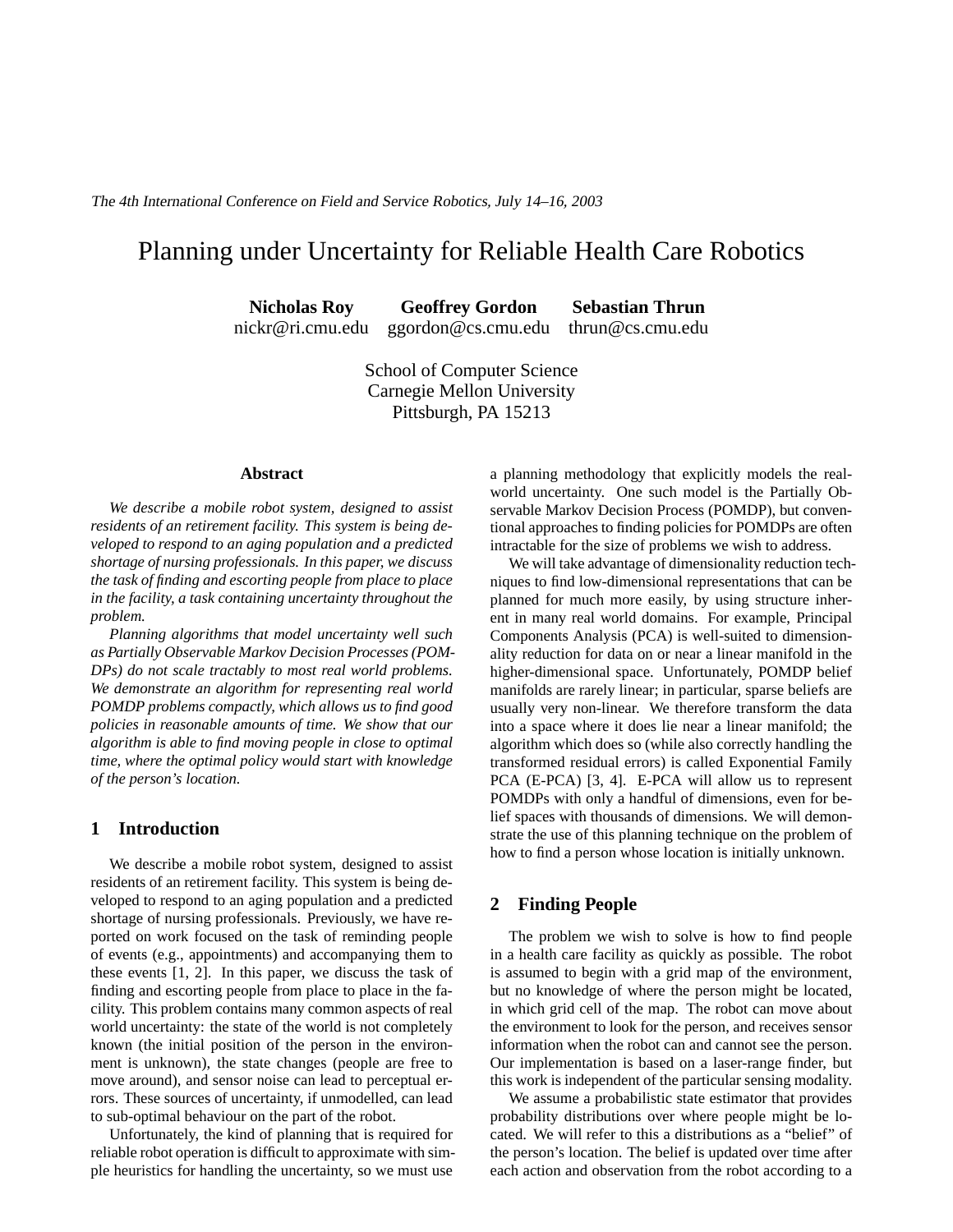

(a) Pearl (b) Pearl in Longwood (c) Pearl in Longwood **Figure 1**: (a) Pearl, the Nursebot (b) & (c) Pearl interacting with residents of Longwood at Oakmont.

well-formed probabilistic rules [5]. The planning task can then be phrased as one of choosing the next action, based on the current belief, as depicted in figure 2. Not shown in this figure is the true state of the world, which is also not observable by the agent.



**Figure 2**: The execution process for finding people. The observation is generated according to an emission probability model conditioned on the current state, that is hidden from the controller. The controller *only* has access to the observation, not the true state generating the observation.

The Partially Observable Markov Decision Process is a decision-theoretic model for planning successfully with beliefs. The POMDP is solved by defining a "value function" over the space of beliefs, which assigns a value and action to each belief. By iteratively updating the value function appropriately, the value function can be made to converge to the greatest expected reward from each belief, and the action that will achieve that reward in expectation. The POMDP finds a policy that maximises the expected sum of future (possibly discounted) rewards of the agent executing the policy; for the problem of finding people, we can write a reward function for each possible configuration of the world such that the maximum reward is achieved for finding people fastest.

There are a large number of value function approaches [6, 7] that explicitly compute the expected reward of every belief. Such approaches produce complete policies (the optimal action for every belief), and can guarantee this optimality under a wide range of conditions. However, *finding* a value function this way is usually computationally intractable [6, 8].

Large POMDPs are generally very difficult to solve especially with standard value iteration techniques. Maintaining a full value function over the high-dimensional belief space entails finding the expected reward of every possible belief under the optimal policy. In reality, most POM-DP policies generate only a small percentage of possible beliefs. For example, a mobile robot tracking a person is extremely unlikely to ever encounter a belief about the person's pose that resembles a checkerboard. If the execution of a POMDP is viewed as a trajectory inside the belief space, trajectories for most large, real world POMDPs lie on low-dimensional manifolds embedded in the belief space. So, POMDP algorithms that compute a value function over the full belief space do a lot of unnecessary work.

#### **3 Dimensionality Reduction**

In order to find the low-dimensional manifold for representing our belief space, we take advantage of dimensionality reduction techniques. One possible technique that we could consider is Principal Component Analysis<sup>1</sup> (PCA). We collect a data set of beliefs  $X$ , and use PCA to find a low-dimensional representation; so long as the collected data set is representative of the beliefs we will encounter during the execution of the people-finding plan, then we should be able to track the current belief on the low-dimensional manifold accurately.

PCA operates by finding a set of feature vectors  $U =$  ${u_1, \ldots, u_n}$  that minimise the loss function

$$
L(U, V) = ||X - UV||^2
$$
 (1)

<sup>1</sup>Also known as Singular Value Decomposition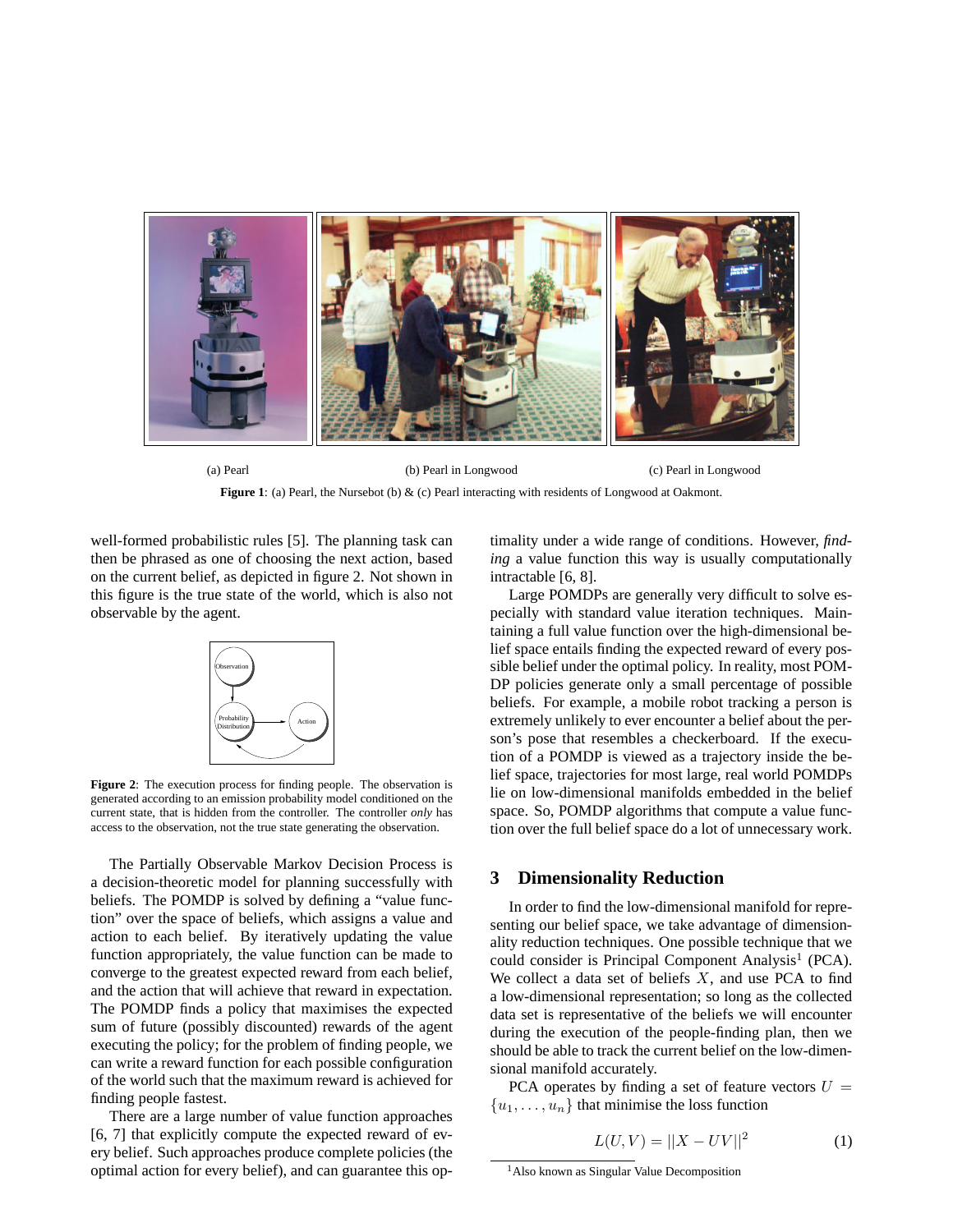

**Figure 3**: A comparison of the reconstruction quality of conventional PCA and E-PCA, using a probabilistic distance measure, Kullback-Leibler divergence, on a people-tracking data set. Notice that even with 30 bases, the PCA performs poorly and has very high variance in reconstruction quality. The E-PCA error falls rapidly initially, and the variance in error is low, indicating consistent performance across the entire data set. (Note the different scales on the Y axes.)

where  $X$  is the original data and  $V$  is the matrix of lowdimensional coordinates of  $X$ . This particular loss function assumes that the data lie near a linear manifold, and that displacements from this manifold are symmetric and have the same variance everywhere. (For example, i.i.d. Gaussian errors satisfy these requirements.) Unfortunately, probability distributions for POMDPs rarely form a linear subspace. In addition, squared error loss is inappropriate for modelling probability distributions: it does not enforce positive probability predictions.

We use exponential family PCA to address this problem. Other nonlinear dimensionality-reduction techniques [9, 10] could also work for this purpose, but would have different domains of applicability. Exponential family Principal Component Analysis [3] (E-PCA) varies from conventional PCA by adding a link function, in analogy to generalised linear models, and modifying the loss function appropriately. As long as we choose a link function that corresponds to an exponential family distribution log likelihood, and as long as the link and loss functions to match each other, there will exist efficient algorithms for finding U and V given  $X$ . By picking particular link functions (with their matching losses), we can reduce the model to an SVD.

In our case the entries of  $X$  are non-negative, and we wish to ensure accurate representation of low-probability events. Consequently, a link and loss function that correspond to the Poisson distribution are most appropriate<sup>2</sup>. The corresponding link function is

$$
\bar{X} = f(UV) = \exp(UV) \tag{2}
$$

(taken component-wise) and its associated loss function is

$$
L(U, V) = \exp(UV) - X \circ UV \tag{3}
$$

where the "matrix dot product"  $A \circ B$  is the sum of products of corresponding elements. It is worth noting that using the Poisson loss for dimensionality reduction is related to Lee and Seung's non-negative matrix factorisation [11]. Gordon [12, 4] has a Newton's Method solution for computing  $U$  and  $V$  quickly.

In figure 3, we compared the error in the low-dimensional representations, for a sample set of 500 beliefs taken from the person tracking problem for the environment shown in figure 4. Figure 3(a) shows the average Kullback-Leibler divergence (a distance metric for probability distributions) between the high-dimensional belief set and the low-dimensional representation, using conventional PCA to find the low-dimensional representation. We see that the distance is large, does not improve quickly with more dimensions, and the representation quality is largely inconsistent, as denoted by the wide error bars. Figure 3(b) shows the same evaluation (average KL divergence) where E-PCA was used to find the low-dimensional representation. In this case, the error is small, improves quickly initially, and is consistent across the entire data set, in all ways outperforming conventional PCA.

We can also look at a sample representation to assess the quality of the representation. Figure 4 shows an example of the tracking process in progress. The true position of the person is unknown, and the robot instead maintains a probability distribution over possible poses of the person. The small grey dots show particles drawn from the original distribution. As the robot moves around the environment, sensor information is integrated into the distribution. The space of possible distributions is 1961-dimensional, for an

<sup>2</sup>Examples of other choices are the Exponential distribution, the multinomial, the Beta, etc. The Gaussian is also an Exponential family distribution, but a Gaussian link and loss function reduce to conventional PCA.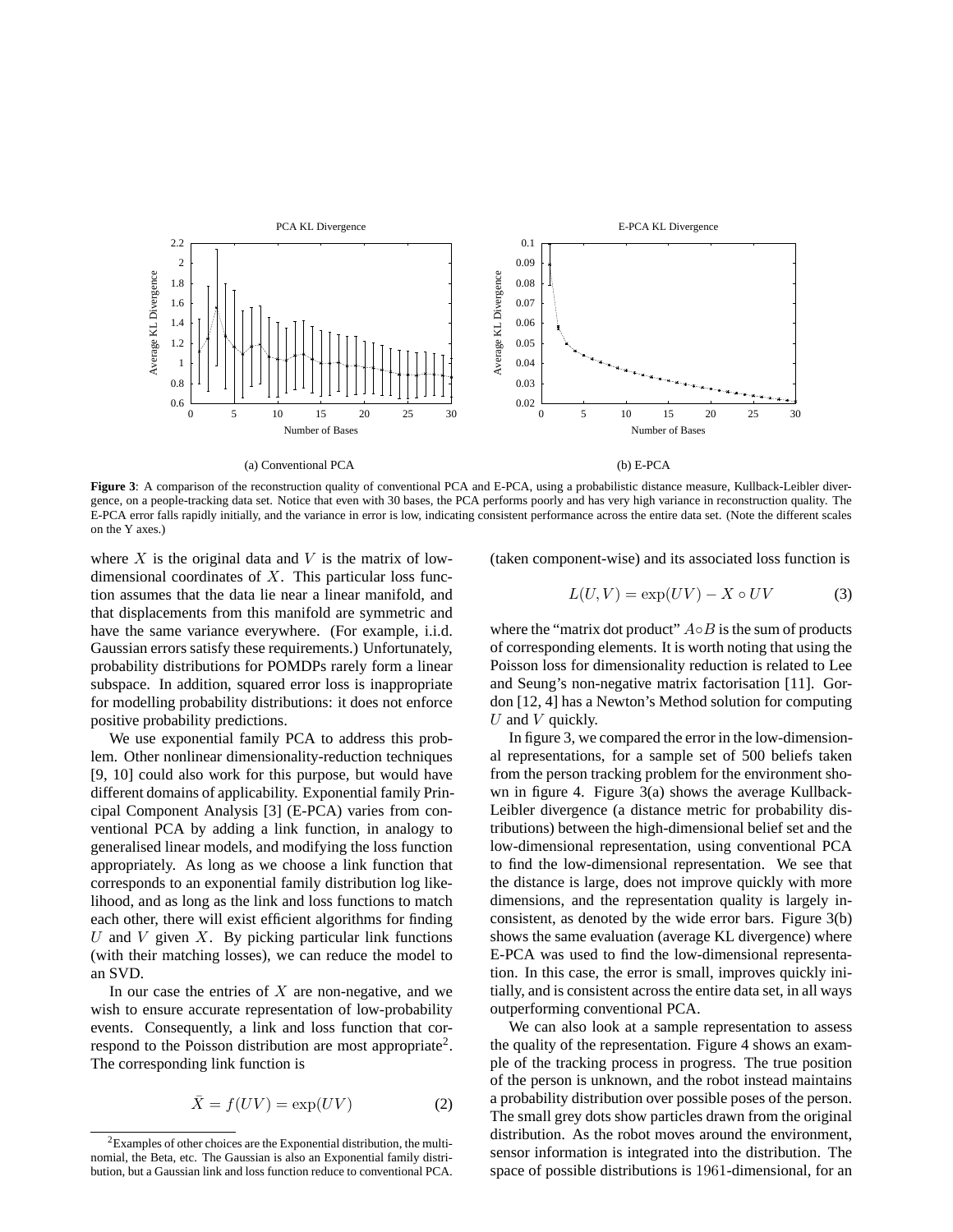

(a) Original distribution (b) Reconstruction

**Figure 4**: Examples of distributions in the Longwood at Oakmont retirement facility. The small grey dots show particles drawn from the original distribution; the higher the probability, the denser the particles. (a) An example distribution of potential positions of the person being searched for. This distribution is represented using 1961 dimensions. (b) The same distribution, reconstructed using only 6 dimensions. The true position of the person is not observable by the robot at a distance.

environment  $53 \times 37m$  discretised into 1m grid cells, and 1 dimension for each grid cell. However, by taking advantage of the E-PCA decomposition we can generate a faithful representation of the space of *actual* distributions in only 6 dimensions. Figure 4(b) shows the original distribution projected to the low-dimensional space and then reconstructed. Although this is a lossy projection, the reconstruction is accurate for planning purposes. Remember that the task is not to reconstruct *only* the distribution shown in figure 4a, but to be able to represent *all* of the distributions that we expect to see as points in the 6-dimensional space.

## **4 Planning**

Given the belief features acquired through E-PCA, it remains to compute the policy. Unfortunately, the nonlinearity of the E-PCA projection prevents any guarantees of value function convexity over the low-dimensionalspace, which means that standard POMDP value iteration techniques cannot be used to find policies on the low-dimensional manifold directly. Instead, we approximate the lowdimensional space discretely, converting the POMDP into a belief space MDP. During execution, the action taken at each time step is taken from the discrete belief state that is closest to the current actual belief.

Our conversion algorithm from POMDP to MDP is a variant of the Augmented MDP, or Coastal Navigation algorithm [13], using belief features instead of entropy. We can compute the model reward function  $\mathcal{R}(s_i)$  easily from the reconstructed beliefs, using  $\mathcal{R}(b) = b \cdot \mathcal{R}(s)$ . To learn the transition function  $p(b_i|a, b_j)$ , we can sample states from the reconstructed beliefs, sample observations from those states, and incorporate those observations to produce

new belief states. Table 1 outlines the steps of this algorithm.

- 1. Collect sample beliefs
- 2. Use E-PCA to generate low-dimensional belief features
- 3. Convert low-dimensional space into discrete space  $S$
- 4. Learn belief transition probabilities  $\mathcal{T}(s_i, a, s_j)$ , and reward function  $\mathcal{R}(s_i)$ .
- 5. Perform value iteration on new model, using states  $S$ , transition probabilities  $T$  and  $\mathcal{R}$ .

**Table 1**: Algorithm for planning in low-dimensional belief space.

The state space can be discretised in a number of ways, such as laying a grid over the belief features or using distance to the closest training beliefs to divide feature space into Voronoi regions. Thrun [14] has proposed nearestneighbor discretisation in high-dimensional belief space; we propose instead to use nearest-neighbour in a low-dimensional feature space, where neighbors should be more closely related.

In order to find a good policy, we must be sure to discretise carefully. In some regions of the low-dimensional manifold, beliefs that are close together we can cluster into the same, large discrete cell without hurting performance. In other regions of the belief space, the cells must be much smaller, in order to distinguish different beliefs that require different actions. This leads to a variable resolution representation of the low-dimensional manifold.

We typically do not have enough belief samples initially to determine the full discretisation across the entire space; in places the discretisation will be insufficiently fine. We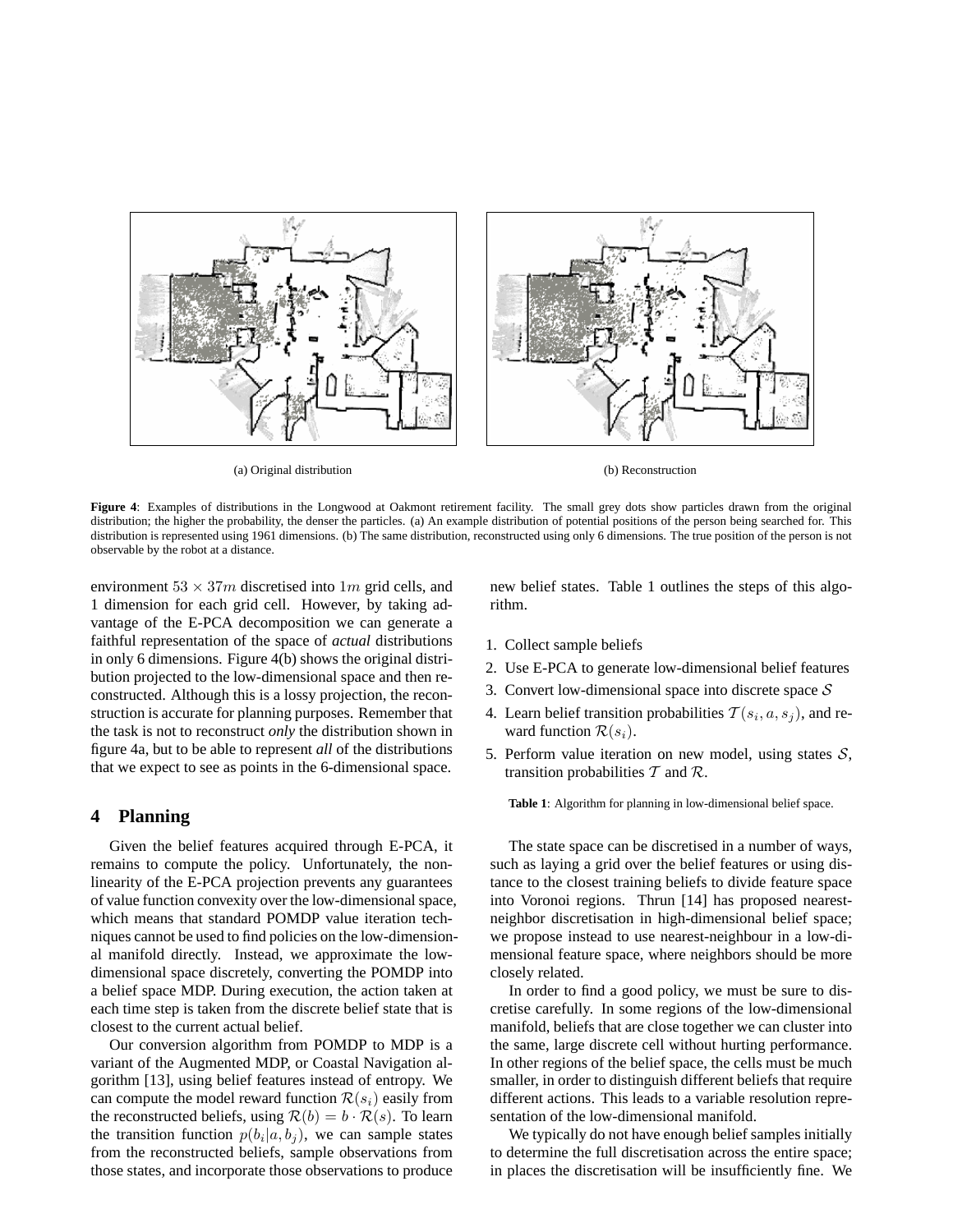compensate by periodically re-evaluating the model at each grid cell, and splitting the grid-cell into smaller discrete cells where the model disagrees with some statistics of the real world. A number of different statistics have been suggested for testing the model against data from the real world [15], such as reduction in reward variance, or value function disagreement. We have opted instead for a simpler criterion of transition probability disagreement, although one improvement we are exploring is to use the Kolmogorov-Smirnov criterion for reducing expected reward disagreement [16].

### **5 Performance**



(a) Optimal trajectory



(b) Sub-optimal trajectory

**Figure 5**: Example trajectory. (a) Even for this very simple environment, in order to maximise the likelihood of finding the person, the trajectory is relatively complicated. (b) The more obvious, sub-optimal trajectory allows some probability mass to "leak" into already-explored regions.

Figure 5(a) shows an example trajectory for a simple environment<sup>3</sup>. Even for this very simple problem, the trajectory is relatively complicated. The robot starts at the far end of the corridor, with the person's position completely unknown (the initial belief is uniform over the entire space). The robot travels past the open door on the right, part way down the corridor, returns to explore the room, and then finishes the corridor. This trajectory ensures that by the time the robot is finished exploring the room, the person must either have been found, or be at the far end of the corridor – there is no possibility for the person to escape into already-explored sections of the environment. This is an example of the kind of planning we hope to see – our planner has found a strategy that is not obvious, nor easy to capture using simple heuristics. Figure 5(b) shows a more obvious but sub-optimal trajectory in mid-execution. Notice the probability mass that appears in the already-explored region near the robot start location, causing the robot eventually to retrace its steps. The optimal strategy in figure 5(a) explicitly avoids this problem.

Figure 6 shows a quantitative comparison of our technique and other possible heuristics. The horizontal line is the baseline, "True MDP" situation where the position of the person is always known correctly, that is, there is no hidden state. This algorithm is essentially cheating, but serves as a useful lower bound in that the robot find the person as quickly as possible every iteration. The "Closest" heuristic takes the robot to the nearest grid cell where the person might be. The "Densest" heuristic takes the robot to the location where the most particles are visible. The "MDP" heuristic takes the robot to the maximum-likelihood location (the single grid cell with the most particles). The "E-PCA 72" and "E-PCA 260" is a comparison of the E-PCA plans before state splitting (with 72 low-dimensional belief states) and after iterative refinement of the manifold (to 260 low-dimensional belief states). The "E-PCA 260" is clearly the best performing algorithm, able to find the person almost as quickly as the fully-observable planner.



**Figure 6**: A comparison of different planning methods, including some simple heuristic planners. The"True MDP" method is the lower-bound "cheating" solution which assumes that the true position of the robot is always known. The optimal method under uncertainty is the "E-PCA-260" method, which also learns the optimal state decomposition.

# **6 Related Work**

There have been a number of recent advances in solving large POMDPs. Poupart & Boutilier [17] make use of a similar dimensionality reduction technique, however, their representation requires a linear combination of bases to represent arbitrary data, which is a strong limitation on the compression they can achieve. (Figure 3(a) demonstrates the limitation of linear representations.) Pineau et al. [18]

<sup>&</sup>lt;sup>3</sup>For this environment, the original space was  $47m \times 17m$  with a 0.2m resolution, for 20,230 grid cells, reduced to 6 dimensions.